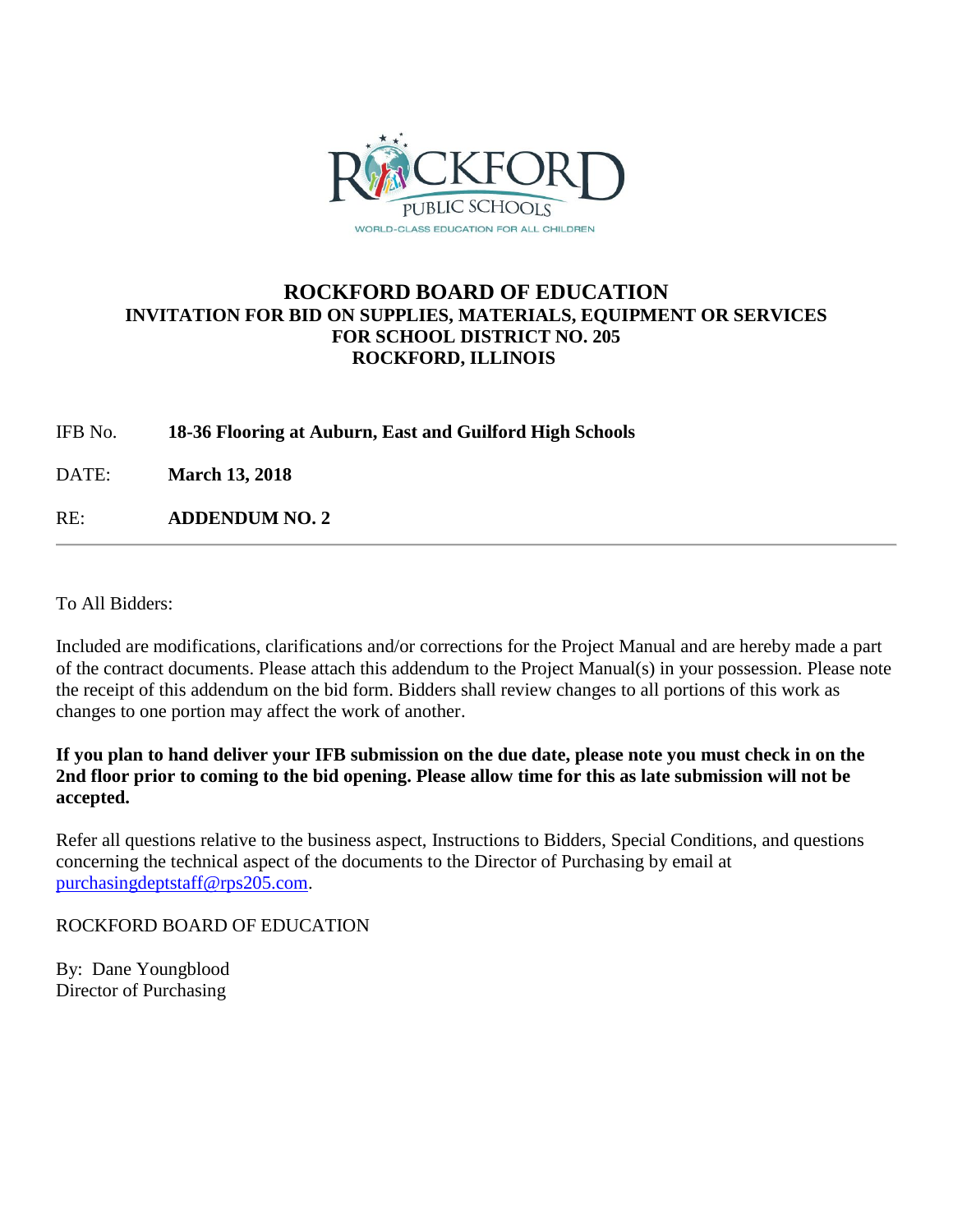

## **ADDENDUM TWO**

- TO: ALL BIDDERS
- DATE: March 13, 2018
- RE: ADDENDUM #2

CHANGES to Bidding Documents dated February 15, 2018

IFB No. 18‐36 Flooring at Auburn, East and Guilford High Schools (Project No. 1528‐2018 Flooring)

BIDS DUE: 2:00 PM (CDST) on Tuesday, March 20, 2018

Please attach this Addendum to the Specifications and Drawings for the referenced project. Take the changes to the Specifications and Drawings into consideration in preparing you Bid.

Bidders shall make note in writing on Bid Form that this Addendum has been taken into consideration. Failure to do so may be sufficient cause to reject the Bid.

> Rockford Public Schools By: Jennifer Deuth Fritts, AIA

The Addendum consists of 1 page, plus attached list of rooms and areas.

- I. RFI
	- 1. We are in the process of securing our Bid Bond & our Estimate/Take Off is not yet completed by our estimating department. Can you please provide us with estimate quantities per school needed to so we can obtain our bond? The sf for the rooms requiring new flooring please? *Answer: Please see attached list of approximate* areas in square feet of the proposed work (for reference only). The bidders are still responsible for calculating the amount of material necessary, for taking into consideration the bid documents and site visits in order to *perform the work outlined.*

## II. ADDITIONS OR CHANGES TO THE DRAWINGS

- DRAWING GHS F.1 (Guilford)
- 1. Revision to note 9., b. from Addendum# 1, I. Pre‐bid Meeting Minutes and to sheet GHS F.1: Classroom 155, eliminate Construction Notes 1 and 2 from Classroom 155. Existing carpet tile is to remain.

END OF ADDENDUM #2

IFB No. 18-36  $ADDENDUM #2$  1 ROCKFORD PUBLIC SCHOOLS ROCKFORD, ILLINOIS